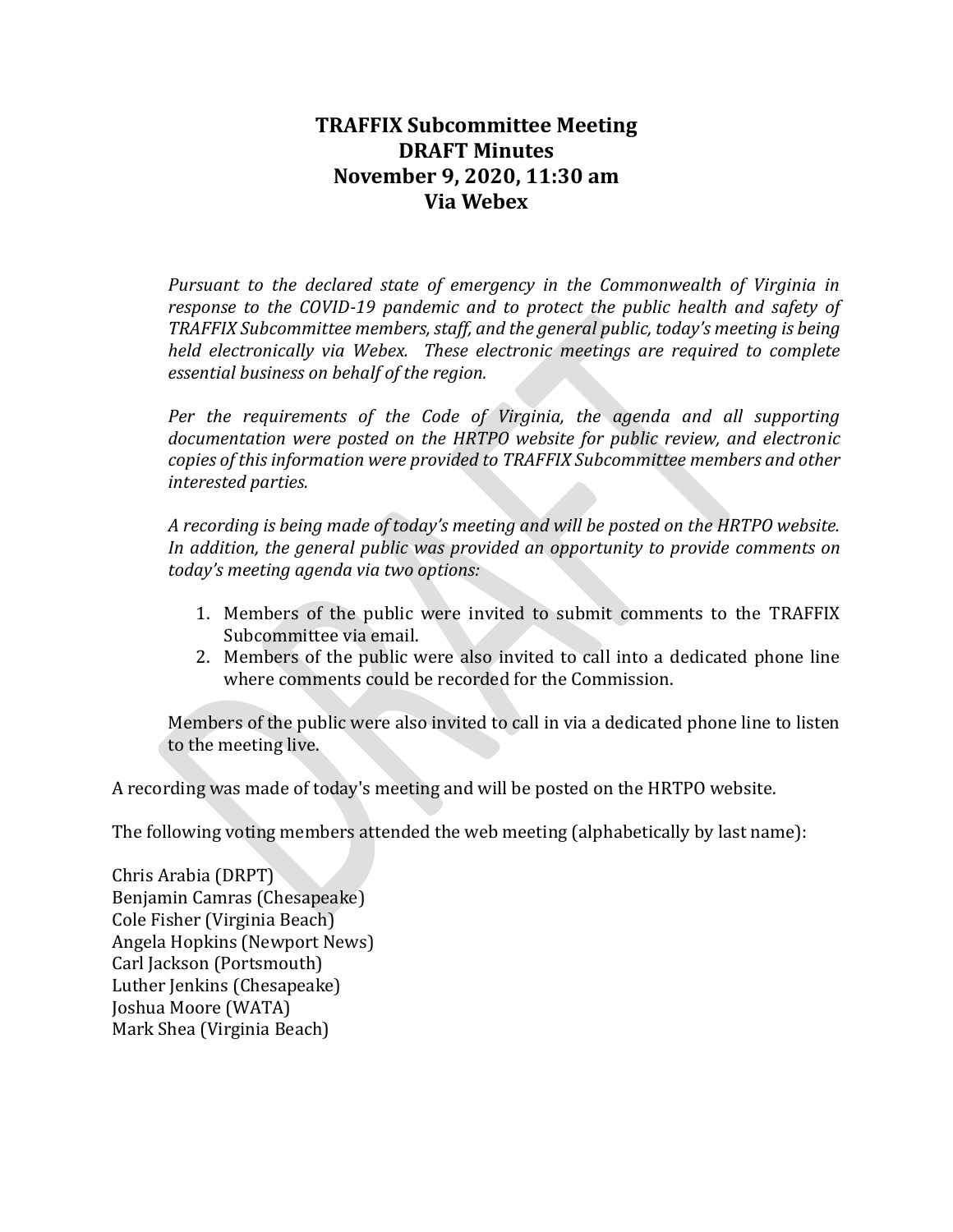The following voting members were absent (alphabetically by last name):

Keisha Branch (HRT) Saul Gleiser (Newport News) L.J. Hansen (Suffolk) Mike Hayes (Hampton) Jamie Oliver (Isle of Wight) Brian Pierce (Newport News) Evandro Santos (Norfolk) Eric Stringfield (VDOT)

The following others attended the web meeting (alphabetically by last name):

Emily Cass (HRT) Ron Hodges (HRT) Uros Jovanovic (HRTPO) Maria Ptakowski (Suffolk)

# **1. Call to Order**

Carl Jackson (Chair, City of Portsmouth) called the meeting to order shortly after 11:30 am.

### **2. Public Comment Period**

There were no public comments.

### **3. Approval of Minutes**

March and June meeting minutes were approved.

# **4. Approval of Agenda**

The agenda was approved, as presented, without objection.

# **5. Annual Report DRAFT**

Mr. Ron Hodges reviewed the draft version of the annual report for FY20.

### **6. Pandemic TRAFFIX Update**

Ms. Emily Cass presented to the committee the following information during the COVID-19 pandemic:

- Carpool trends
- Vanpool trends